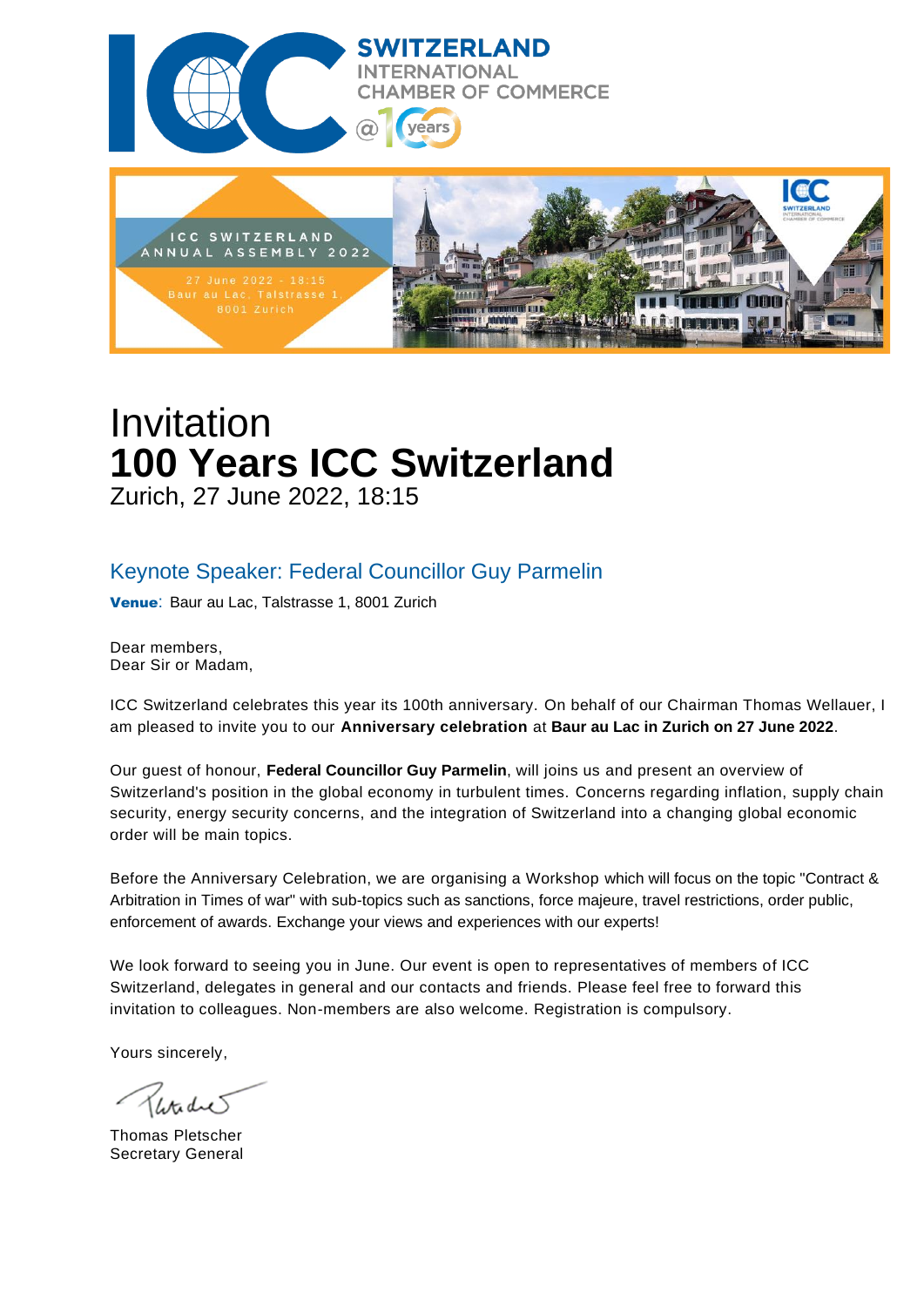### 100 Years ICC Switzerland

Zurich, 27 June 2022

# PROGRAMME

### **Workshop "Contracts & Arbitration in Times of War"**

\_\_\_\_\_\_\_\_\_\_\_\_\_\_\_\_\_\_\_\_\_\_\_\_\_\_\_\_\_\_\_\_\_\_\_\_\_\_\_\_\_\_\_\_\_\_\_\_\_\_\_\_\_\_\_\_\_\_\_\_\_\_\_

#### **15:30**

Registration

#### **15:45**

Welcome and opening Thomas PLETSCHER, Secretary General, ICC Switzerland

#### **16:00**

**Short Presentations followed by a Discussion on the Challenges and Dilemmas with the Audience Speakers**:

- Erwin BOLLINGER, Ambassador, Head Bilateral Economic Relations, SECO
- Simon GABRIEL, Attorney at Law, Gabriel Arbitration
- Daniel HOCHSTRASSER, Partner, Bär & Karrer
- Emmanuel JOLIVET, General Counsel, International Chamber of Commerce
- Mathieu MAES, External Advisor, ICC Belgium

#### Co-moderated by Urs WEBER-STECHER, President of the Swiss Commission of Arbitration of ICC Thomas PLETSCHER, Secretary General of ICC Switzerland

\_\_\_\_\_\_\_\_\_\_\_\_\_\_\_\_\_\_\_\_\_\_\_\_\_\_\_\_\_\_\_\_\_\_\_\_\_\_\_\_\_\_\_\_\_\_\_\_\_\_\_\_\_\_\_\_\_\_\_\_\_\_\_

**18:00**

End

### **Celebration 100 Years ICC Switzerland**

#### **18:15**

Registration

#### **18:45**

Welcome and opening Thomas WELLAUER, Chairman ICC Switzerland, Chairman, SIX Group

History and Activities of ICC Switzerland Thomas PLETSCHER, Secretary General, ICC Switzerland

#### **19:15**

ICC Switzerland and Global Challenges Thomas WELLAUER, Chairman ICC Switzerland, Chairman, SIX Group

#### **19:30**

Keynote Address followed by Questions and Answers **Switzerland's Position in the Global Economy in Turbulent Times**  Federal Councillor Guy PARMELIN

 $\overline{\phantom{a}}$  ,  $\overline{\phantom{a}}$  ,  $\overline{\phantom{a}}$  ,  $\overline{\phantom{a}}$  ,  $\overline{\phantom{a}}$  ,  $\overline{\phantom{a}}$  ,  $\overline{\phantom{a}}$  ,  $\overline{\phantom{a}}$  ,  $\overline{\phantom{a}}$  ,  $\overline{\phantom{a}}$  ,  $\overline{\phantom{a}}$  ,  $\overline{\phantom{a}}$  ,  $\overline{\phantom{a}}$  ,  $\overline{\phantom{a}}$  ,  $\overline{\phantom{a}}$  ,  $\overline{\phantom{a}}$ 

**20:30** Cocktail riche

**22:00**  End